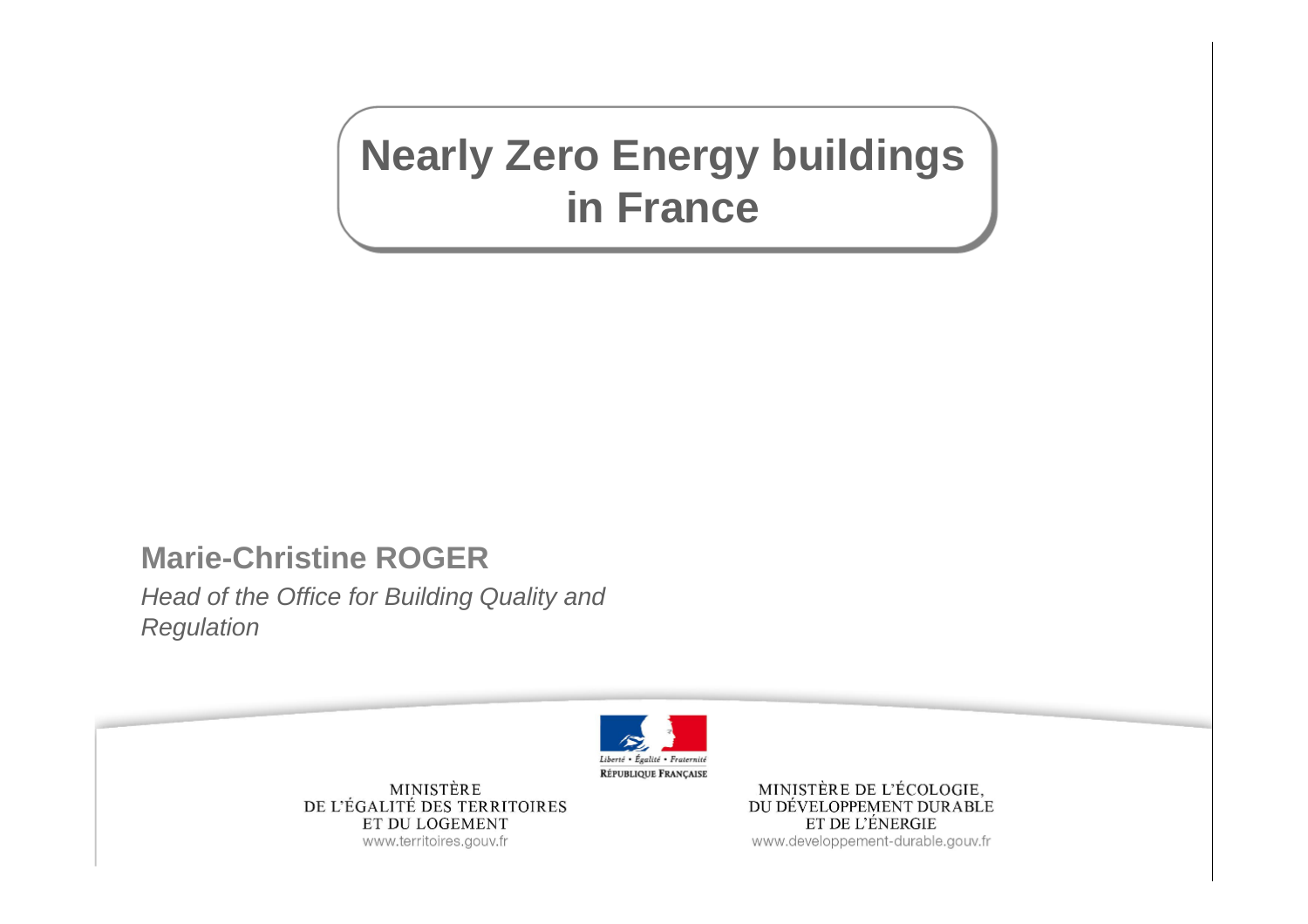#### ◻ **Regulation for new buildings**

Shared goals between French regulation and EPDB

Improving **new** buildings energy efficiency through making NZEB mandatory since 2012

 $\checkmark$  Along with paying attention to a balanced energy mix frame

Restricting air conditioning use

 $\checkmark$ Stimulating renewable energies resort

Legislative background

Objectives set by the Energy Performance for Buildings European Directive and by two structuring national laws:

EPBD 2010: Spread of Near Zero Energy Buildings »=> <sup>2012</sup> thermal regulation, « RT 2012 »

3rd August 2009 Law (« Grenelle I ») : defining France environmental objectives, field by field

12th July 2010 Law (« Grenelle II ») : stating practical measures from Grenelle I general objectives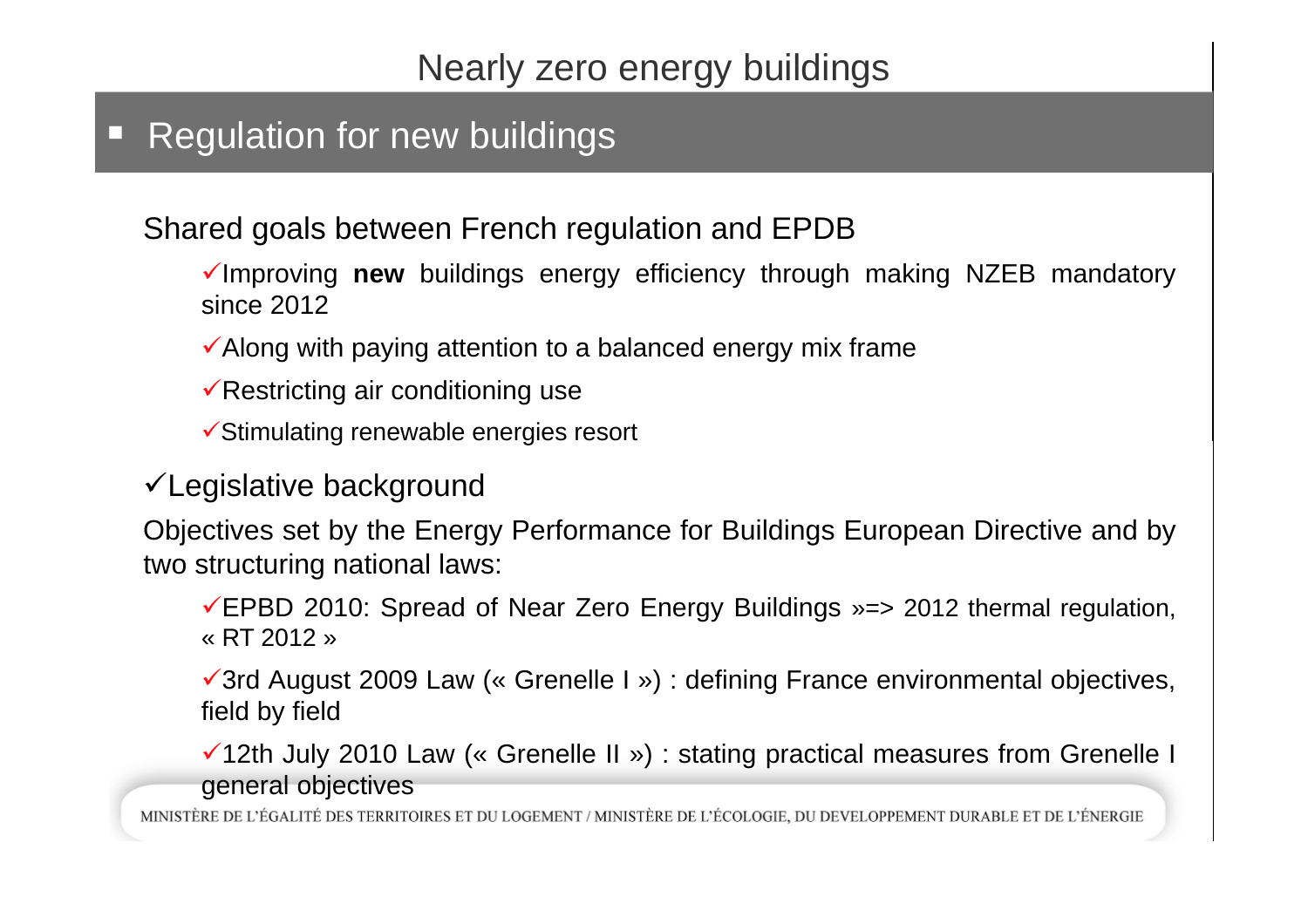### **Three performance requirements...**

• Requirement of minimum energy demand of building : « bioclimatic demand » threshold:

> $Bbio < Bbio<sub>max</sub>$ 3 uses (heating, cooling et lighting)

•Requirement of maximum energy consumption :

 $Cpe < Cpe_{max}$ Requirement of maximum primary energy consumption (mean value goal of 50 kWh<sub>pe</sub>/(m<sup>2</sup>.year)) 5 uses taken into acount (heating, domestic hot water, cooling, lighting, other uses (ventilation, pumps))

•Requirement for summer confort : « Tic < Tic<sub>ref</sub> »

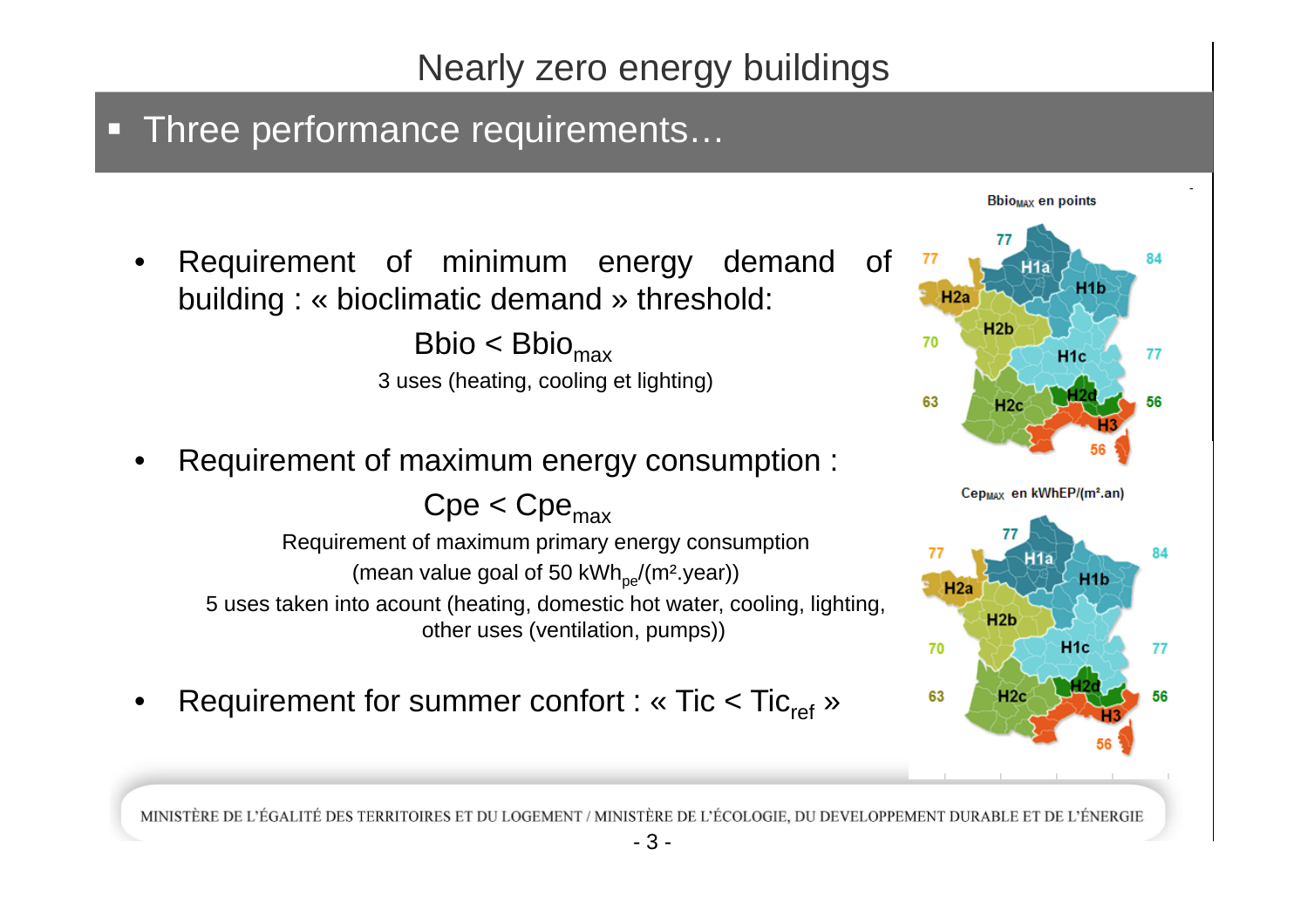# …Along with a couple of mean requirements

- **Renewable energies** integration :
	- $\bullet$ Mandatory for individual houses
- •**Lighting Optimisation** :

 $\Box$ 

- • Provision for lighting control in corridors, shared indoor areas and car parks
- • Guaranteeing **application quality** :
	- •Thermal bridges treatment
	- •Airtightness treatement

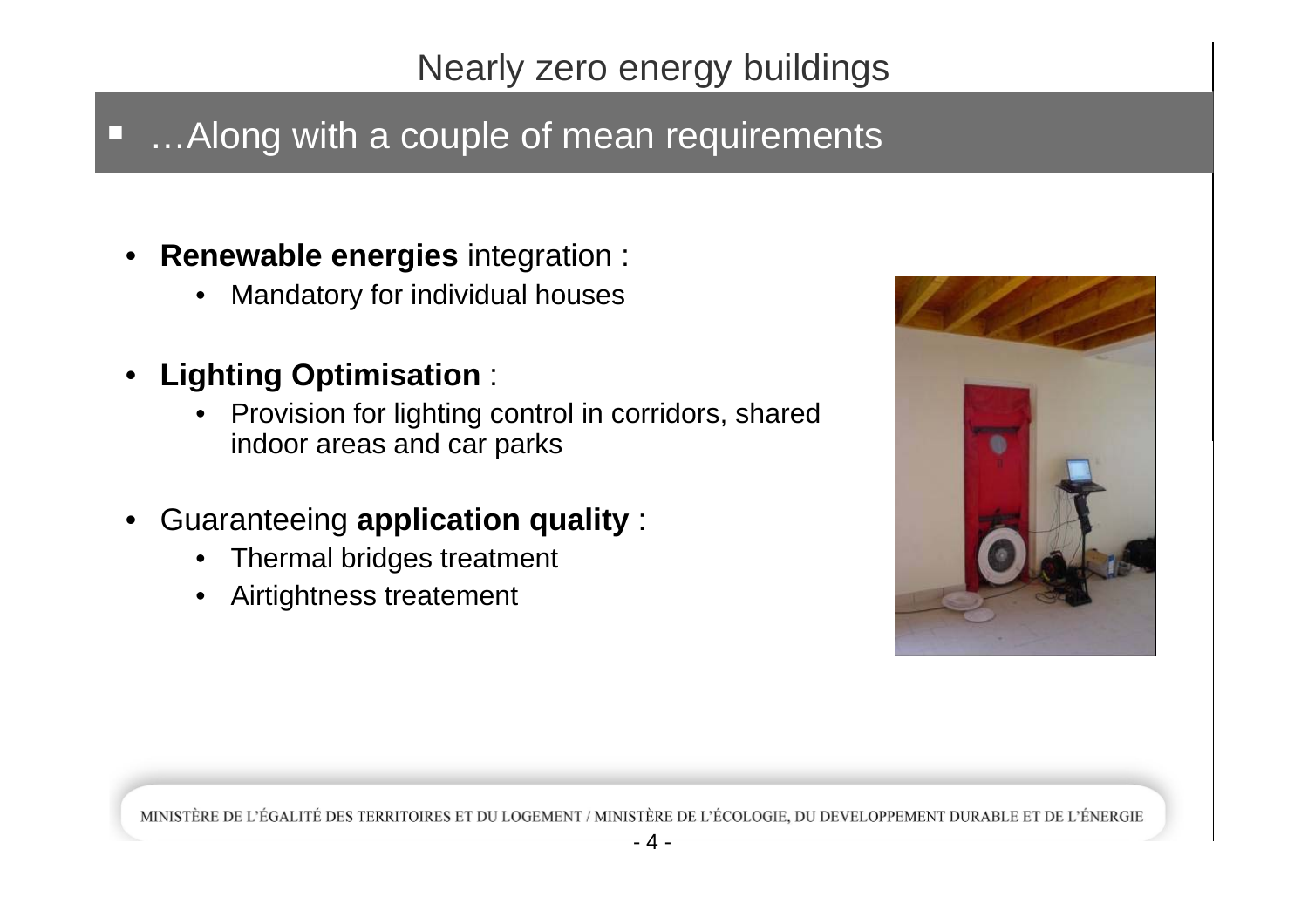# Renewables

• Renewable energy definition in the Energy Code

*L.211-2 « Renewable energy sources are wind, solar, geothermal, aerothermal, hydrothermal, marine and hydraulic energies, along with the energy derived from biomass, tip gas, water treatment plant gas and biogas. »*

- • Mandatory requirements :
	- For individual houses, compulsory resort to renewable energies
	- For collective housing, no obligation: due to complex application leading to excessive cost

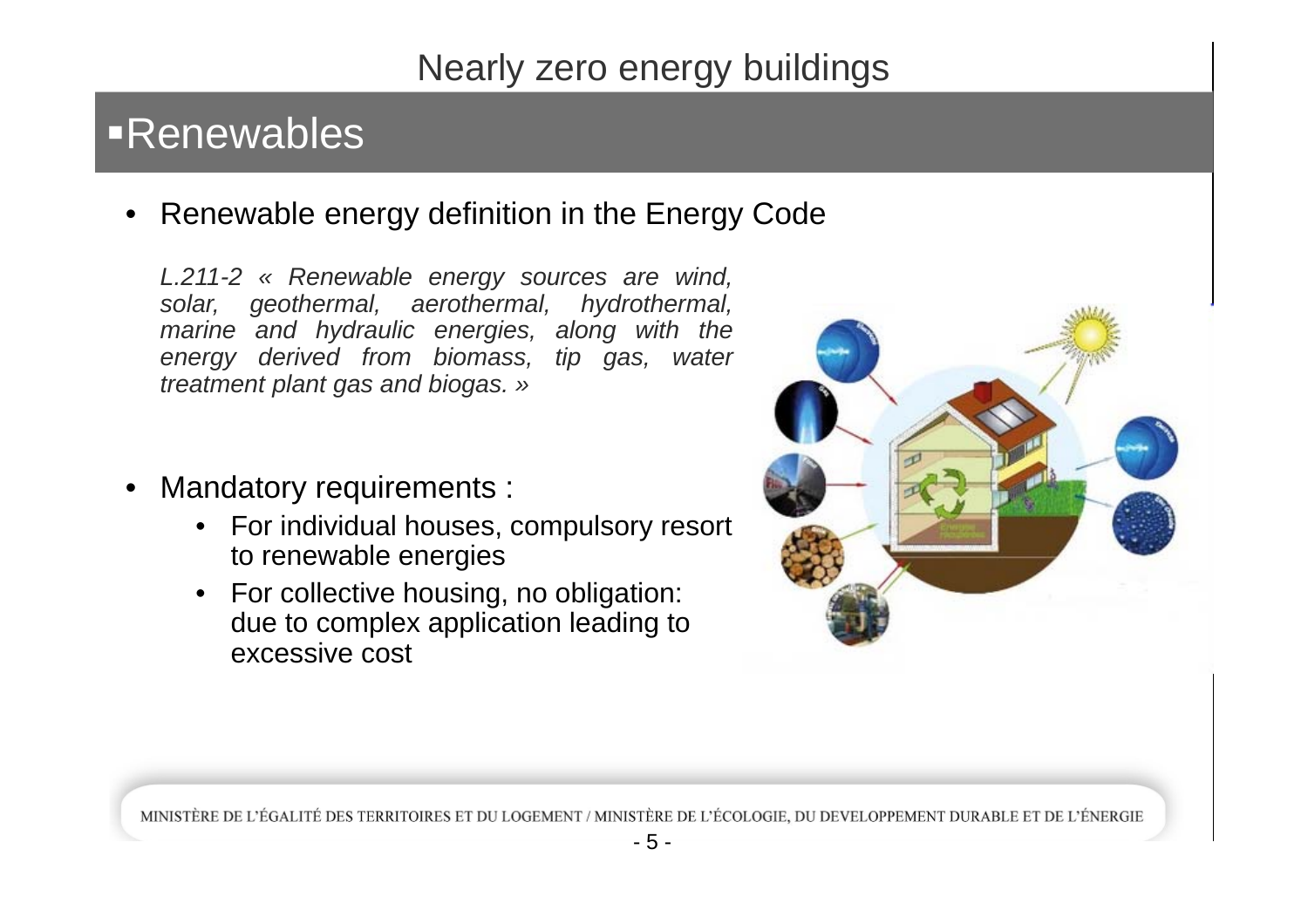#### $\Box$ Integration in the regulatory calculation methodology

- The amount of renewable energy in the calculation method depends on each kind of renewable
- • By and large it is taken into account in the energy balance as followed:
	- • By decreasing the energy needs (thermal solar) *Corresponding to a zero primary energy factor*
	- • In the calculation of the energy consumption (geothermal) *Taking the heat-pump efficiency into account (COP)*
	- • By substracting primary electricity production to energy consumptions (photovoltaic panels)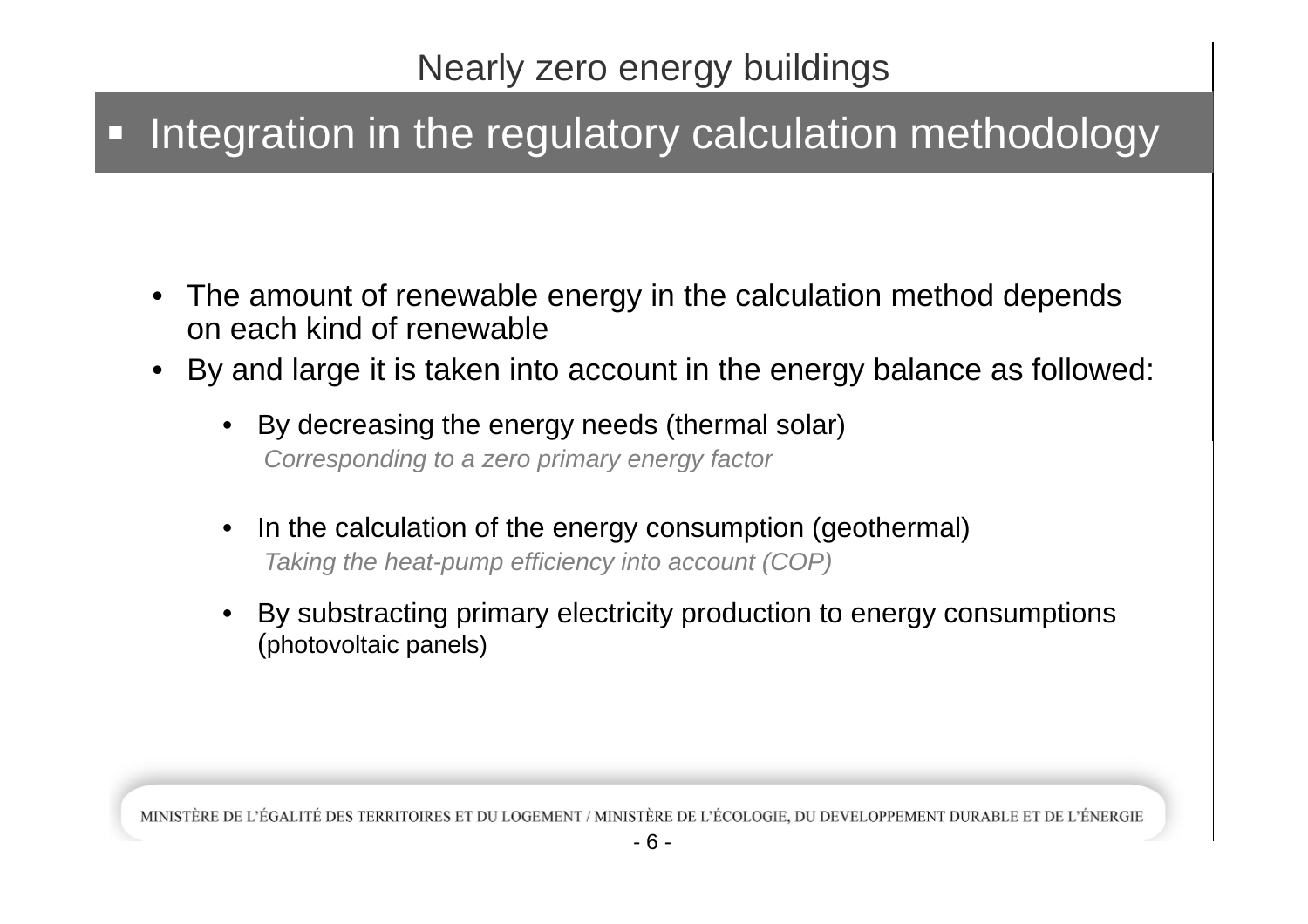# **- Integration in the regulatory method**

### District heating including renewables and biomass:

 $\bullet$ The thresholds are adapted (district heating,biomass)

 $où:$ 

 *10 to 30 % less for heating networks, depending on greenhouse gas emission*

*30 % less for wood*

|                        |                                   | Contenu CO <sub>2</sub> des réseaux de chaleur en g/kWh |                                               |                                    |
|------------------------|-----------------------------------|---------------------------------------------------------|-----------------------------------------------|------------------------------------|
|                        | Contenu $CO2 \le 50$              | $50 \le$ contenu CO <sub>2</sub> $\le$ 100              | $100 \le$ contenu CO <sub>2</sub> $\le$ 150   | Contenu CO <sub>2</sub> $\geq$ 150 |
| $M_{cGESchaud}$        | 0,3                               | 0,2                                                     | 0,1                                           | 0                                  |
|                        |                                   | Contenu CO <sub>2</sub> des réseaux de froid en g/kWh   |                                               |                                    |
|                        | Contenu CO <sub>2</sub> $\leq$ 50 | $50 \le$ contenu CO <sub>2</sub> $\le$ 100              | $100 \leq$ contenu CO <sub>2</sub> $\leq$ 150 | Contenu CO <sub>2</sub> $\geq$ 150 |
| M <sub>cGESfroid</sub> | 0,3                               | 0,2                                                     | 0,1                                           | 0                                  |

 $\mathbf{M}_{\text{eGES}} = \frac{\mathbf{M}_{\text{eGESchaud}} + \mathbf{M}_{\text{eGESfroid}}}{2}$ 

 $\bullet$  In the 2012 Thermal Regulation, only district heating allow resource sharing at the district scale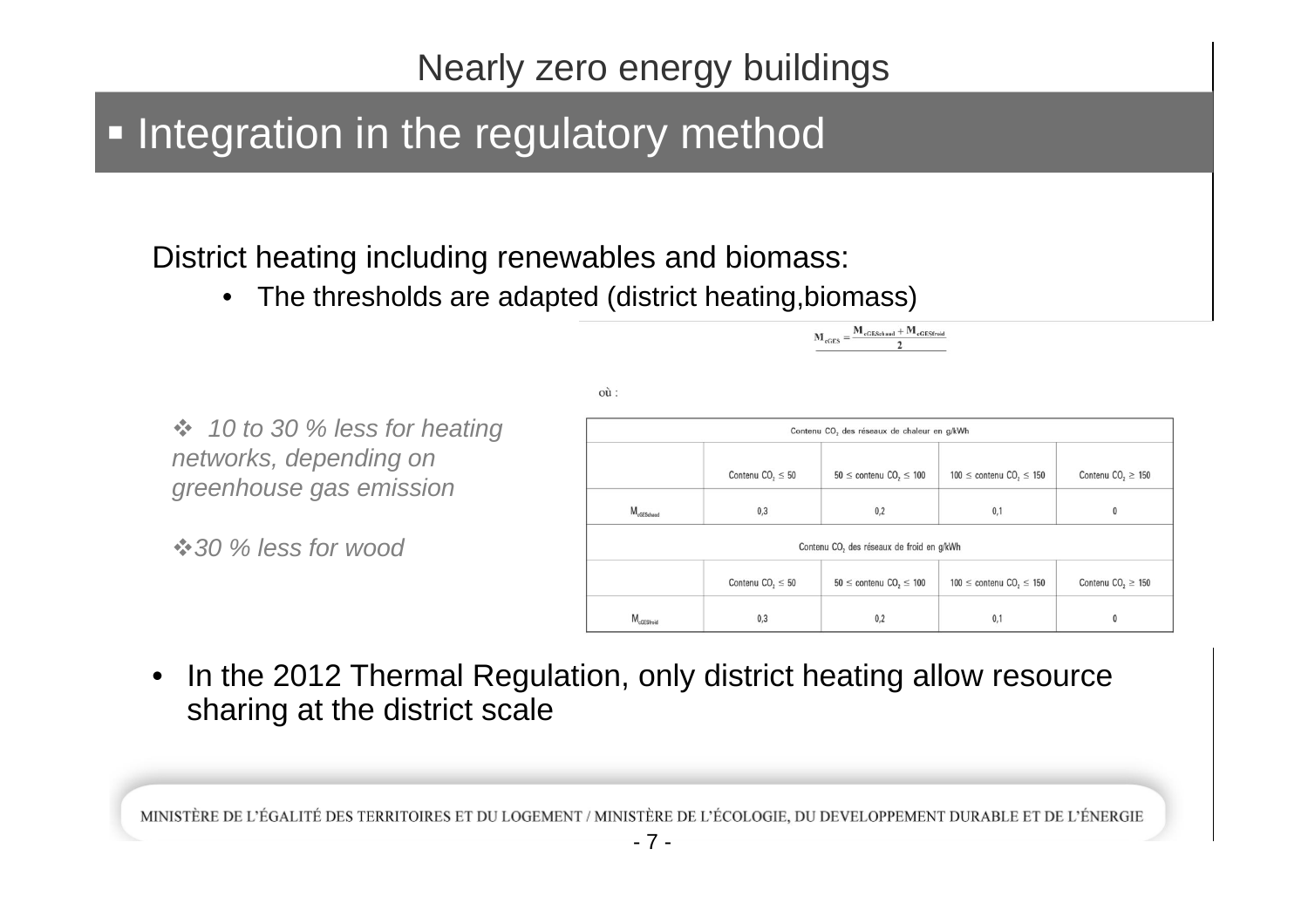# Regulation evolutions prospect

- $\bullet$  Considering to spread the mandatory resort to renewable energies, depending on the cost-optimality
- $\bullet$  Towards sharing renewable sources at the district scale, or more
- These topics will be adressed in the next regulation development

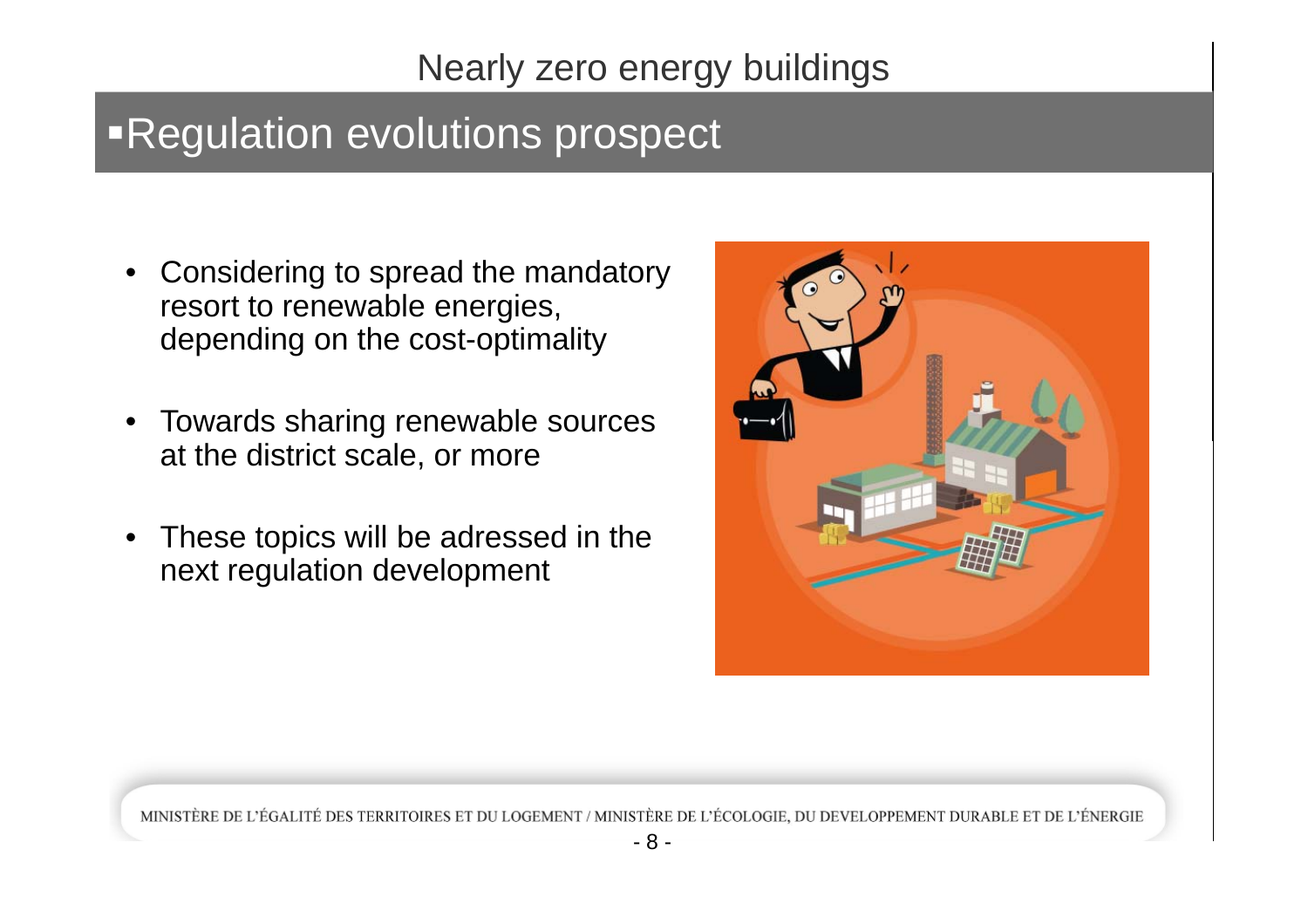#### П Future steps of thermal regulation in France

*In the current bill « Transition énergétique »(being examined by the Parliament) , several provisions are planned:*

- • In new public buildings energy production should exceed energy consumption
- • In the calculations renewables should be considered at the level of the district : on site, nearby, and even distant
- • CO2 is going to be taken into account in the future calculations ( probably in 2018)
- A wide reflexion among the stakeholders has just been launched in order to provide an « environmental label » of the building (energy, CO2,waste,water)